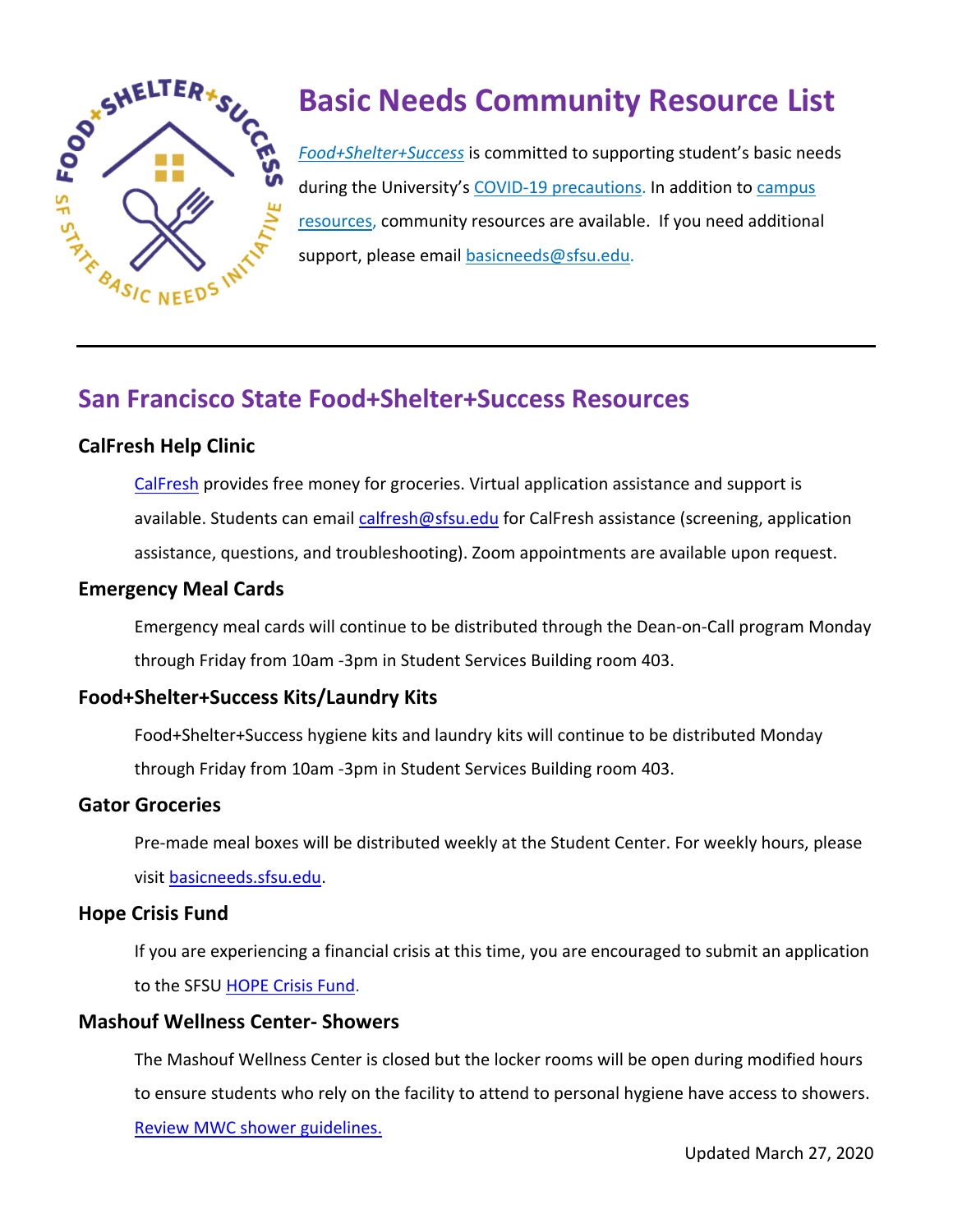MWC locker room open hours (all other areas remain closed):

- Monday: 9:30 am-11:30 am
- Friday: 9:30 am-11:30 am

#### **Dean-on-Call**

To request a phone or Zoom appointment with a Dean-on-Call email dos@sfsu.edu .

#### **Free WiFi & Computer Access**

#### **San Francisco State University- J. Paul Leonard Library**

Effective Tuesday, March 31, the SFSU Library facility will be closed until further notice.

- Students may request a loaner laptop from the Library by contacting [service@sfsu.edu](mailto:service@sfsu.edu) or (415) 338-1420. When emailing, include "Library Loaner Laptop" in the subject line; and when calling, ask for a Library Loaner Laptop.
- The Library continues offering a range of [services through remote modalities,](https://libguides.sfsu.edu/updates) from instructional support to research help.
- For more information on how to interact with your course content online please visit [Instructional Continuity — Student Quickquide.](https://instructionalcontinuity.sfsu.edu/node/4)
- For more information and a list of Wi-Fi alternatives please visit the [Libraries COVID 19](https://libguides.sfsu.edu/updates) [page](https://libguides.sfsu.edu/updates)

#### **San Francisco Free Wi-Fi**

The City of San Francisco offers [free Wi-Fi service](https://sfgov.org/sfc/sanfranciscowifi) in selected areas and parks of the City.

• [Free Wi-Fi in open spaces map](https://sfgov.org/sfc/sites/default/files/San%20Francisco%20WiFi/Free%20Wi-Fi%20Site%20List_30sept2014v3.pdf)

### **Economic Resources**

#### **San Francisco Services**

For more information on COVID-19, health services, city services, and business and job services

during the shelter-in-place implementation, visit the [City and County of San Francisco.](https://sf.gov/topics/coronavirus-covid-19)

#### **San Francisco Employees Impacted by COVID-19**

For more information on paid sick leave, paid family leave, emergency child care, and employee resources for San Francisco visit the [San Francisco Office of Economic and Workforce](https://oewd.org/employees-impacted-covid-19)  [Development.](https://oewd.org/employees-impacted-covid-19)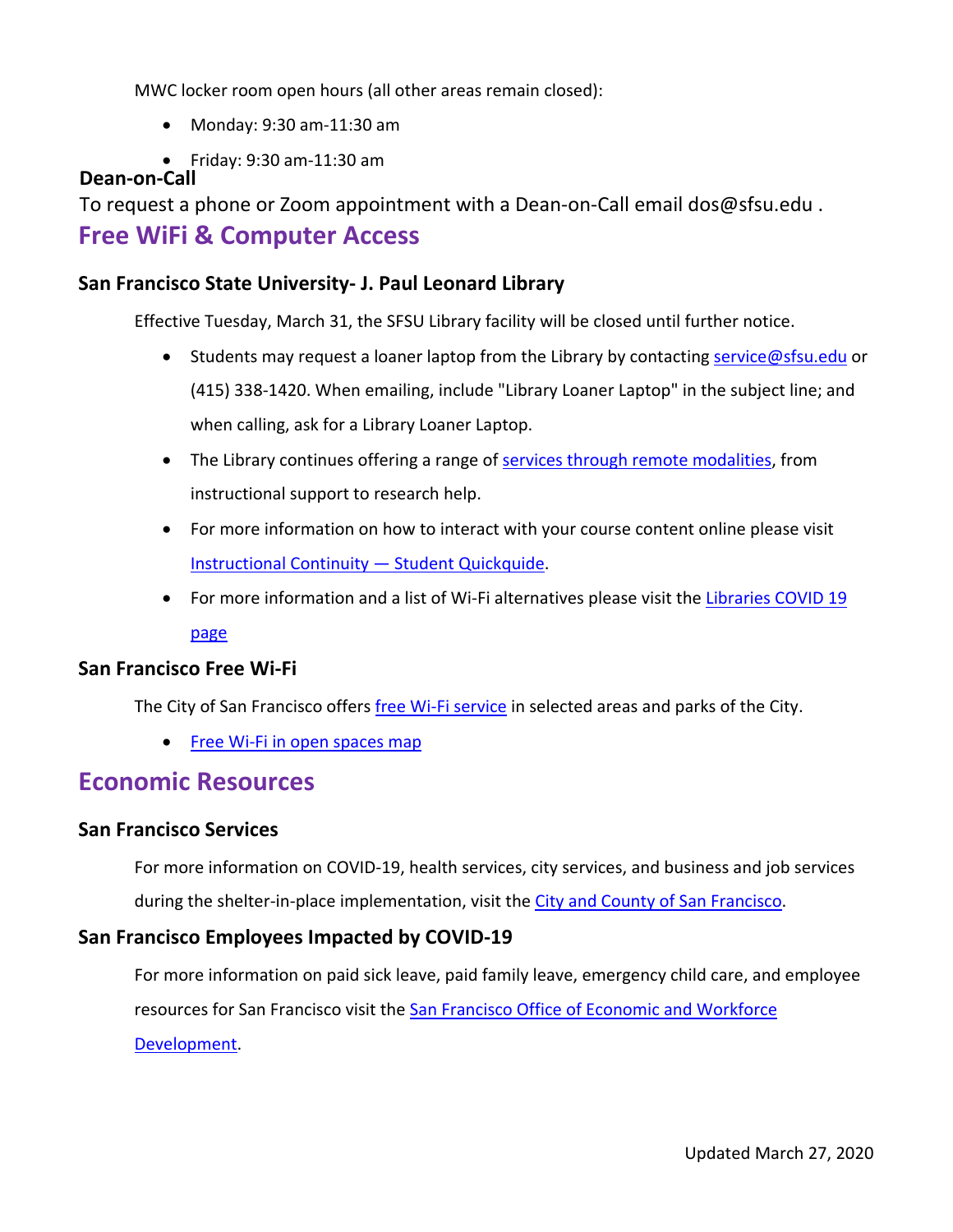#### **Unemployment Insurance**

**[Unemployment Insurance](https://sfsu.us20.list-manage.com/track/click?u=3871b2edaf38954b2333c2e65&id=d4850d838e&e=f8c0643bec)** may be available if you have lost your job or have had your hours reduced for reasons related to COVID-19

- Partial wage replacement benefit payments to workers who lose their job or have their hours reduced, through no fault of their own
- Range from \$40-\$450 per week for up to 26 weeks

#### **Disability Insurance**

**[Disability Insurance](https://sfsu.us20.list-manage.com/track/click?u=3871b2edaf38954b2333c2e65&id=137da13359&e=f8c0643bec)** may be available if you are unable to work due to medical quarantine or illness related to COVID-19 (certified by a medical professional).

- Short-term benefit payments to eligible workers who have a full or partial loss of wages due to a non-work-related illness, injury, or pregnancy
- Approximately 60-70 percent of wages (depending on income); ranges from \$50-\$1,300 a week for up to 52 weeks

#### **Paid Family Leave**

**[Paid Family Leave](https://sfsu.us20.list-manage.com/track/click?u=3871b2edaf38954b2333c2e65&id=cd3f6bd206&e=f8c0643bec)** may be available if you are unable to work because you are caring for an ill or quarantined family member with COVID-19 (certified by a medical professional).

- Up to six weeks of benefit payments to eligible workers who have a full or partial loss of wages because they need time off work to care for a seriously ill family member
- Approximately 60-70 percent of wages (depending on income); ranges from \$50-\$1,300 a week for up to 6 weeks

#### **Paid Sick Leave**

**[Paid Sick Leave](https://sfsu.us20.list-manage.com/track/click?u=3871b2edaf38954b2333c2e65&id=8c89992816&e=f8c0643bec)** may be available if you or a family member are sick or for preventative care when civil authorities recommend quarantine

- The leave you have accumulated or your employer has provided to you under the Paid Sick Leave law
- Paid to you at your regular rate of pay or an average based on the past 90 days

#### **Workers' Compensation**

**[Workers' Compensation](https://sfsu.us20.list-manage.com/track/click?u=3871b2edaf38954b2333c2e65&id=3fda97ce5f&e=f8c0643bec)** may be available if you are unable to do your usual job because you were exposed to and contracted COVID-19 during the regular course of your work, you may be eligible for workers' compensation benefits. Benefits include: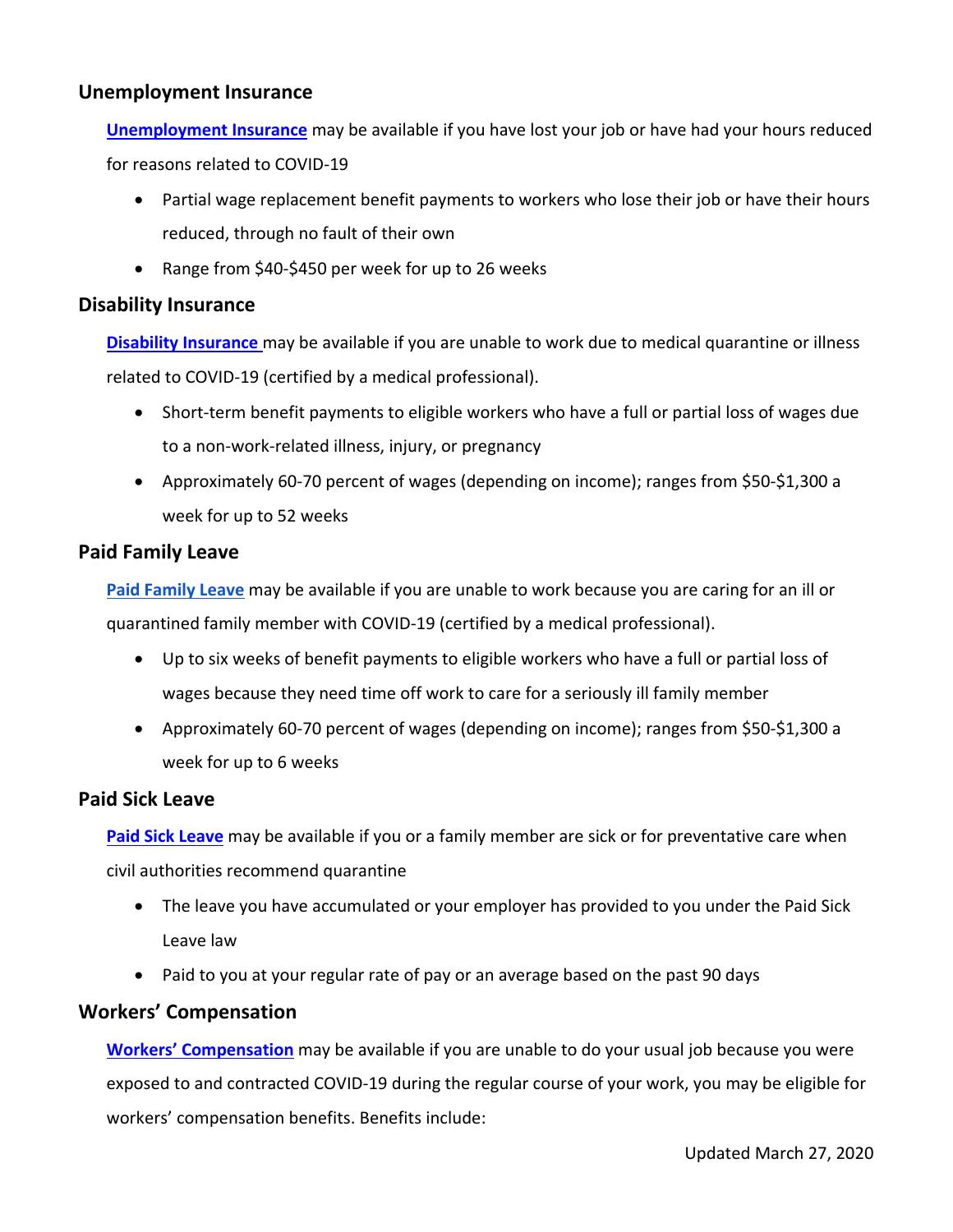- Temporary disability (TD) payments (begins when your doctor says you can't do your usual work for more than three days or you are hospitalized overnight)
	- May be entitled to TD for up to 104 weeks
	- TD stops when either you return to work, your doctor releases you for work, or your doctor says your illness has improved as much as it's going to
- TD generally pays two-thirds of the gross wages you lose while you are recovering from a work-related illness or injury up to the maximum weekly amount set by law.
	- o Eligible employees are entitled to medical treatment and additional payments if a doctor determines you suffered a permanent disability because of the illness
- If accrued sick leave is denied, [file a Wage claim](https://www.dir.ca.gov/dlse/HowToFileWageClaim.htm)

#### **San Francisco State University Parking Refund**

Refunds for Parking – For refunds email [parking@sfsu.edu](mailto:parking@sfsu.edu) 

# **Community Basic Needs Resources**

#### **One Degree**

One degree is an interactive website that can connect you to basic needs resources in your area. Please visit *1degree.org* to explore food, housing and financial resources in your Community.

#### **Hand Washing Stations in San Francisco**

- [Map of hand washing stations](https://www.google.com/maps/d/viewer?mid=1jCE9lI8Iv12tO-wWrF6RIQPWKXGBK0_z&ll=37.77496798800447%2C-122.45194099008506&z=12)
- [List of locations](https://drive.google.com/file/d/1gyyQFjMGuYlxBDt0Bs08jVee7LPZJLy8/view?usp=sharing)

# **Community Food Resources**

Visit our local food bank to access free food in your area.

#### **San Francisco & Marin Counties**

#### [SF- Marin Food Bank](http://www.sfmfoodbank.org/)

- **San Francisco location:** 900 Pennsylvania Avenue, San Francisco, CA 94107
- **Marin location:** 2550 Kerner Boulevard, San Rafael, CA 94901

#### **Santa Clara & San Mateo Counties**

[Second Harvest Food Bank](http://www.shfb.org/get-food/)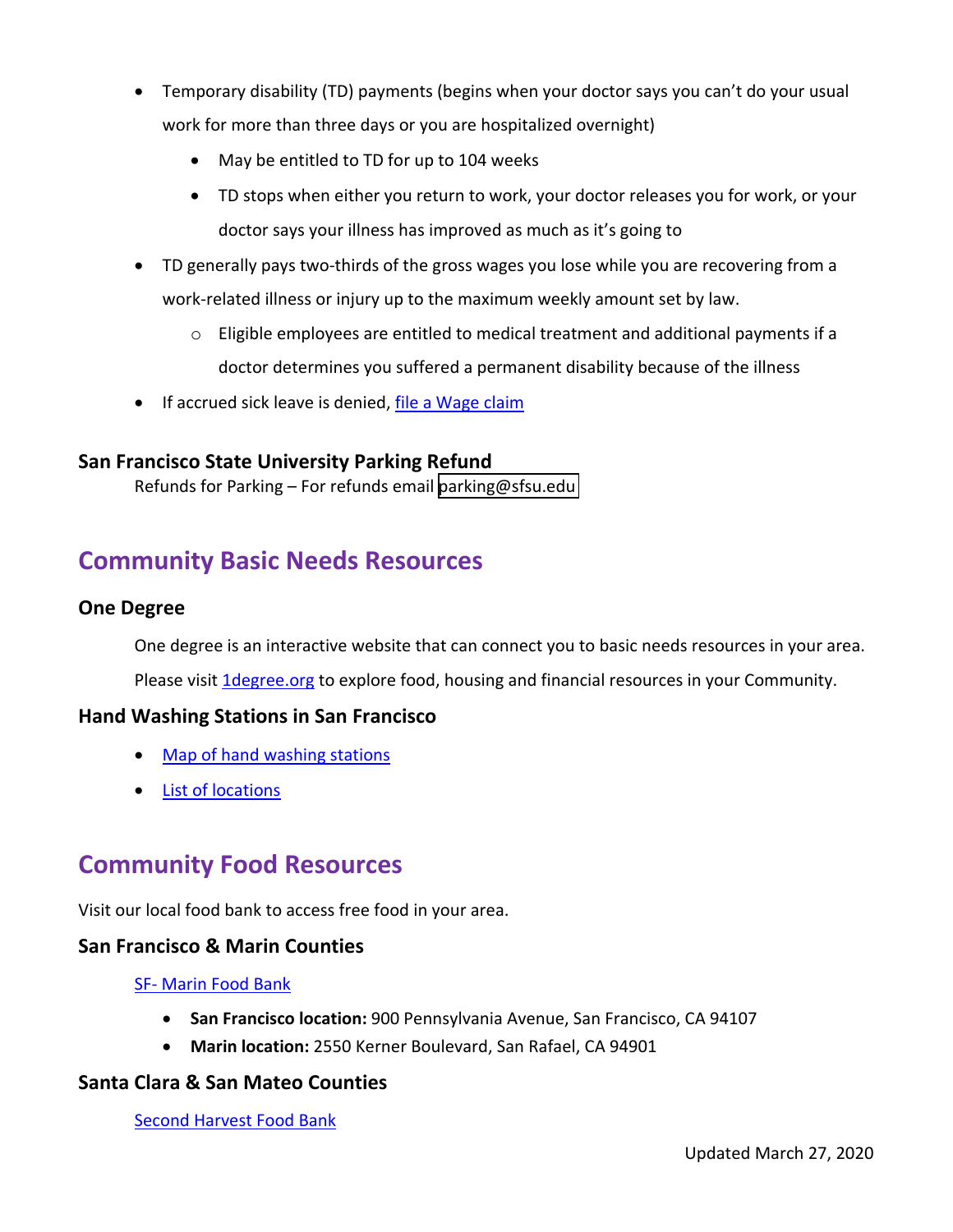- **San Jose locations:** 750 Curtner Avenue, San Jose, CA 95125 & 4001 North First Street, San Jose, CA 95134
- **San Carlos location:** 1051 Bing Street, San Carlos, CA 94070

#### **Alameda County**

#### [Alameda County Food Bank](https://www.accfb.org/)

• **Oakland location**: 7900 Edgewater Drive, Oakland, CA 94621

#### **Contra Costa & Solano Counties**

#### [Food Bank of Contra Costa & Solano](https://www.foodbankccs.org/)

- **Concord location**: 4010 Nelson Avenue, Concord, CA 94520
- **Fairfield location:** 2339 Courage Drive, Suite F, Fairfield, CA 94533

#### **Farmers Markets**

- [Alemany Farmers Market \(SF\)](https://sfgov.org/realestate/contact-us-0)
- [CUESA \(SF\)](https://cuesa.org/covid19)
- [Pacific Coast FM](https://pcfma.org/)
- [Heart of the City FM \(SF\)](http://heartofthecity-farmersmar.squarespace.com/)
- [Market Match | Making Fresh Affordable.](https://marketmatch.org/)
- [The Ecology Center \(Berkeley\)](https://ecologycenter.org/fm/)
- [Free Eats](http://www.freeprintshop.org/download/eats_english.pdf) Updated 3/20/2020 does not include meals served once/twice a month
	- o [Personally Verified 3/20/2020 List](https://docs.google.com/document/d/1k2VwvTWbVJ06eHnn4hM2c4JH-g3yzVADmdwgeXx-wNQ/edit?usp=sharing)

# **Community Shelter Resources**

For more information on community housing resources, [visit our Crisis Housing Resources page.](https://basicneeds.sfsu.edu/housing-stability)

#### **San Francisco County**

• Department of Homelessness and Supportive Housing

#### **Marin County**

• [Homeward Bound of Marin](https://hbofm.org/)

#### **San Mateo County**

• [Network of Care](https://sanmateo.networkofcare.org/aging/)

#### **Santa Clara County**

• [Network of Care](https://santaclara.networkofcare.org/mh/services/subcategory.aspx?tax=BH-1800)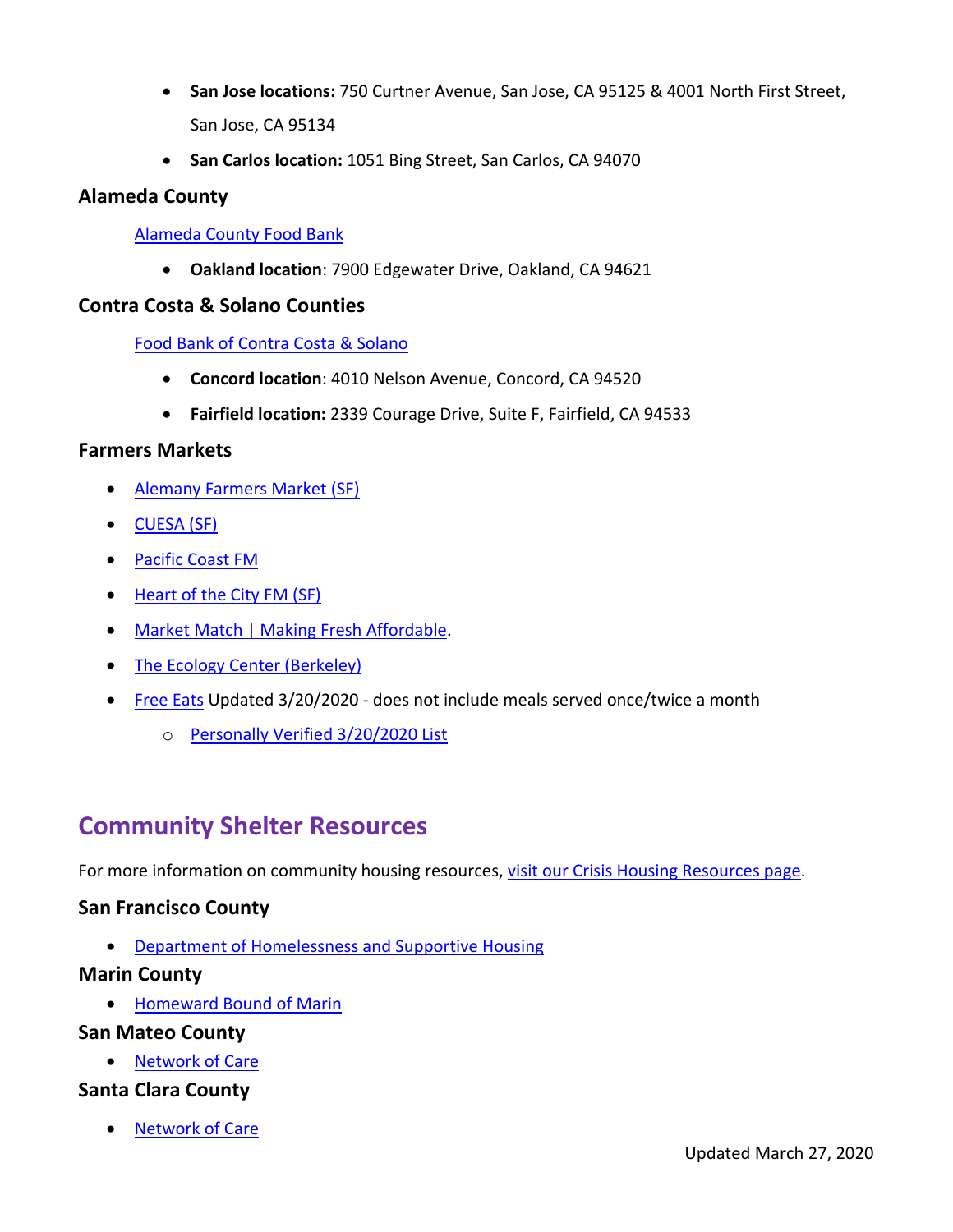#### **Contra Costa County**

• [Contra Costa Health Services- Emergency Shelters for Adults](https://cchealth.org/h3/emergency-shelter.php)

### **Mental Health Resources**

#### **Helpful Hand-outs**

- [SAMHSA: coping with stress during ID outbreak](https://store.samhsa.gov/system/files/sma14-4885.pdf)
- [SAMHSA: Tips for social distancing, quarantine, isolation during ID outbreak](https://store.samhsa.gov/system/files/sma14-4894.pdf)
- UCSF Primary Care Social Work Resources: **[Emotional health hand- out](https://drive.google.com/file/d/1qnyEJVPU42aaRyRJqnhp3CHpMimqa1bJ/view?usp=sharing)**

#### **Video Resources**

● [Qigong to Calm the Mind with Sally Chang](https://www.youtube.com/watch?v=_Z8eBcfIAlI&feature=youtu.be)

#### **Mental Health Support**

• Mental Health Associated of SF 24/7 peer run [warm line](https://www.mentalhealthsf.org/) for COVID19 support

### **Eviction and Utility Moratoriums**

Many California cities including San Francisco and San Jose have temporarily halted evictions. If you are experiencing fear of eviction, we encourage you to explore your city and county policy on temporary eviction moratoriums. Cities and counties may have different policies so it is important to check both.

#### **What is a moratorium?**

A moratorium stops an activity for an agreed amount of time. For example, moratoriums prohibit landlords from evicting residential tenants who cannot pay rent due to COVID-19. Reasons include loss of income from work, childcare costs related to school closures, and healthcare costs.

#### **Eviction Moratoriums**

On March 27, 2020, Governor Gavin Newsom issued an executive order banning the enforcement of eviction orders for renters affected by COVID-19 through May 31, 2020. Renters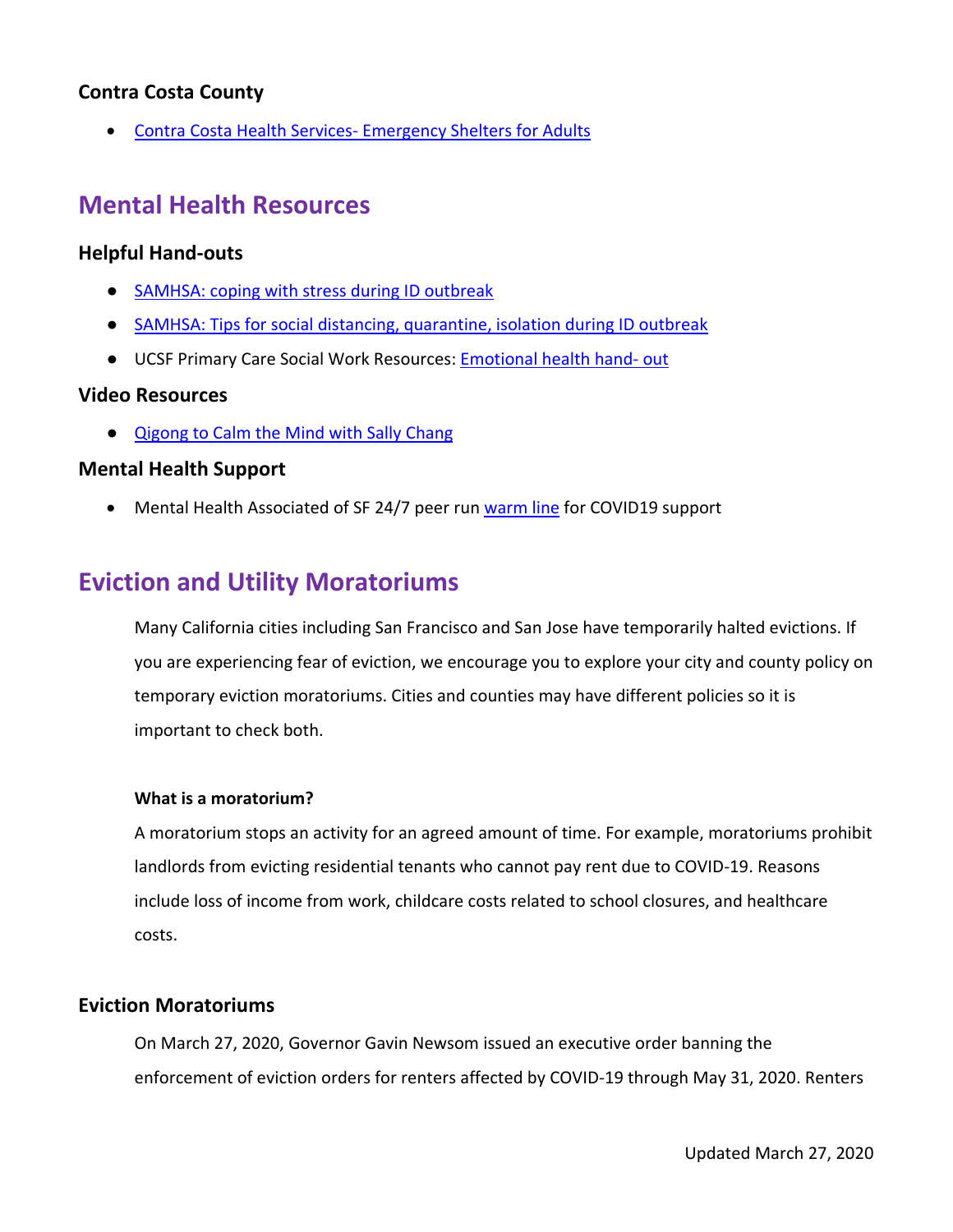must notify their landlord in writing within seven days of due rent. For more information, visit

the [Office of the Governor's website.](https://www.gov.ca.gov/2020/03/27/governor-newsom-takes-executive-action-to-establish-a-statewide-moratorium-on-evictions/)

#### **Utility Moratoriums**

Check your local utility providers' website, if your utility provider is not listed below.

- [Alameda County Water District](https://www.acwd.org/721/Coronavirus-COVID-19-Updates)
- [California Public Utilities Commission](https://www.cpuc.ca.gov/covid/)
- [City of Benicia Utilities- Water and Sewage](https://www.ci.benicia.ca.us/utilitybilling)
- [Contra Costa Water District](https://www.ccwater.com/1049/Coronavirus)
- [East Bay Community Energy](https://www.acwd.org/721/Coronavirus-COVID-19-Updates)
- [East Bay Municipal Utility District \(EBMUD\)](https://www.ebmud.com/water/about-your-water/water-quality/coronavirus/)
- [Golden State Water Company](https://www.gswater.com/covid-19-updates/)
- [Pacific Gas & Electric \(PG&E\)](https://www.pge.com/en_US/about-pge/company-information/protective-protocols/covid19.page)
- [San Francisco Public Utilities Commission \(SFPUC\)](https://sfmayor.org/article/san-francisco-suspend-power-and-water-shutoffs-waive-penalties-and-interest-delinquent)
- [San Jose Water Company](https://www.sjwater.com/COVID-19)
- [Silicon Valley Power](https://www.siliconvalleypower.com/Home/Components/News/News/40055/6271?backlist=%2fhome)

### **Resources for Families with Children**

#### **Free Diapers**

Pick-up free diapers at five locations. Recommend calling prior to pick-up for hours.

- 170 Otis Street, 1st Floor @Child Care Resource Desk, 415-557-5100
- 1235 Mission Street, 415-558-4700
- 3120 Mission Street, 415-401-4800
- 37 Grove Street, 415-644-0504 ext. 2320
- 156 Broad Street, 415-406-1370
- [SF Diaper Banks](http://www.sfdiaperbank.org/locations) | [English Brochure](http://www.sfdiaperbank.org/s/2020_HSA_Brochure_English-FINAL.pdf) [| Spanish Brochure](http://www.sfdiaperbank.org/s/2020_HSA_Brochure_Spanish_FINAL.pdf) | [Chinese Brochure](http://www.sfdiaperbank.org/s/2020_HSA_Brochure_Chinese_FINAL.pdf)

#### **Youth Resources**

- [Curriculum Resources](https://www.dcyf.org/curriculum-resources) via SF dept of children youth & their families for indoor activities
- [Coping After a Disaster](https://www.cdc.gov/cpr/readywrigley/documents/RW_Coping_After_a_Disaster_508.pdf) A Ready Wrigley activity book for children age 3-10
- Parent Caregiver Guide to Helping Families Cope with COVID-19 [Factsheet](https://www.nctsn.org/sites/default/files/resources/fact-sheet/outbreak_factsheet_1.pdf)
- BrainPOP [video](https://www.brainpop.com/health/diseasesinjuriesandconditions/coronavirus/?fbclid=IwAR1A9x4YPJDTcYhl47btCv-wWlQ7Z27psSlLlUjp0f0-A_41wVzzQSv_6jQ) explaining covid19
- Covibook for kids [Spanish](https://drive.google.com/file/d/1vf6xuUZ4zkGSBS3HE2YA070zvo0BWIDm/view?usp=sharing) | [English](https://drive.google.com/file/d/1k71UiVR6I2HUpNYfDyztEQQvjSBtXr8F/view?usp=sharing)
- Helpful hand-outs